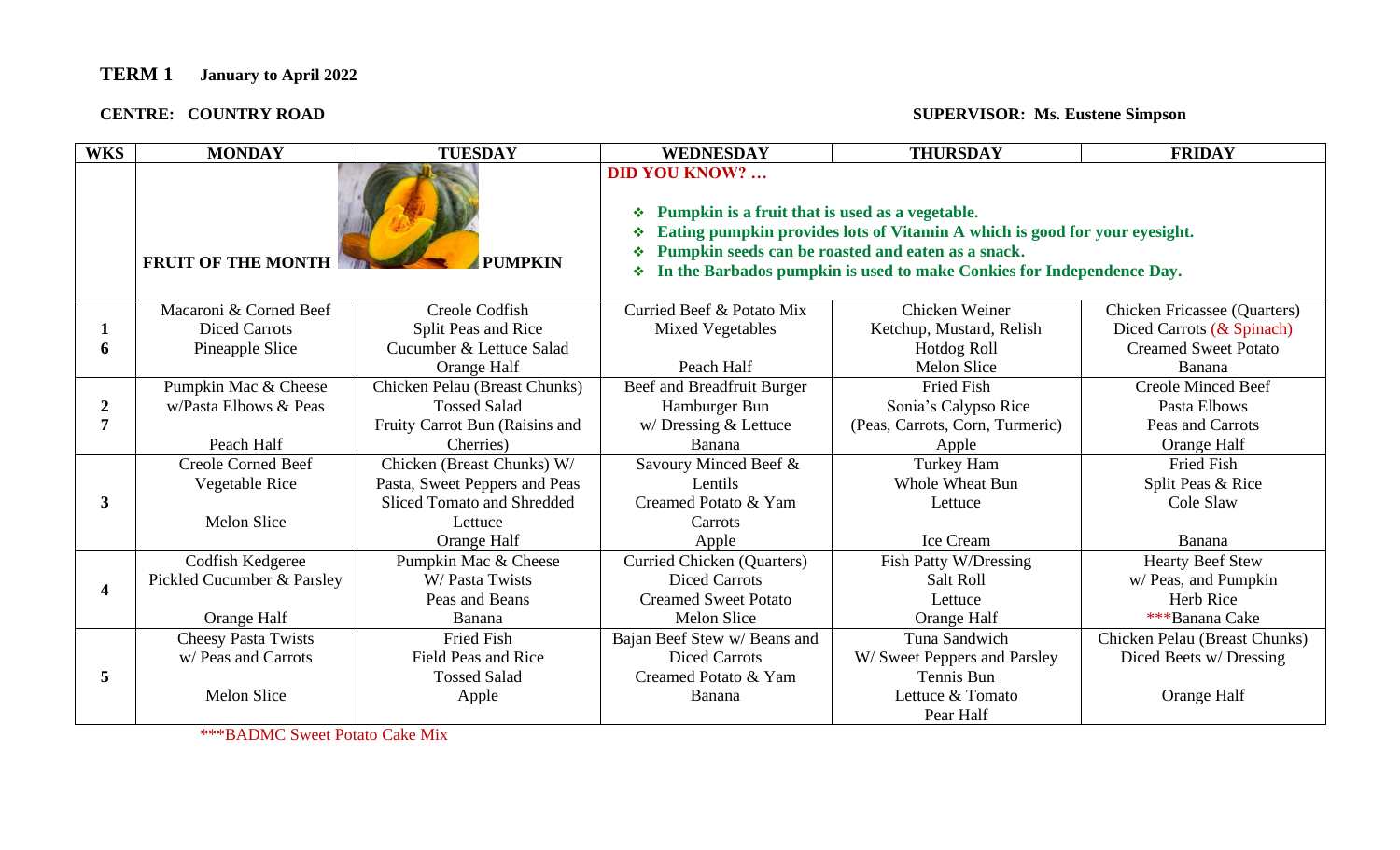**CENTRE: HARBOUR** 

**CENTRE: HARBOUR SUPERVISOR: Ms. Grace Primus**

| <b>WKS</b>       | <b>MONDAY</b>              | <b>TUESDAY</b>                    | <b>WEDNESDAY</b>                                                                                                                                                                                                                                                                                          | <b>THURSDAY</b>                 | <b>FRIDAY</b>                 |
|------------------|----------------------------|-----------------------------------|-----------------------------------------------------------------------------------------------------------------------------------------------------------------------------------------------------------------------------------------------------------------------------------------------------------|---------------------------------|-------------------------------|
|                  | <b>FRUIT OF THE MONTH</b>  | <b>PUMPKIN</b>                    | <b>DID YOU KNOW? </b><br>Pumpkin is a fruit that is used as a vegetable.<br>❖<br>Eating pumpkin provides lots of Vitamin A which is good for your eyesight.<br>❖<br>Pumpkin seeds can be roasted and eaten as a snack.<br>❖<br>In the Barbados pumpkin is used to make Conkies for Independence Day.<br>❖ |                                 |                               |
|                  | Pumpkin Mac & Cheese       | Chicken Pelau (Breast Chunks)     | Beef and Breadfruit Burger                                                                                                                                                                                                                                                                                | <b>Fried Fish</b>               | <b>Creole Minced Beef</b>     |
|                  | w/Pasta Elbows & Peas      | <b>Tossed Salad</b>               | Hamburger Bun                                                                                                                                                                                                                                                                                             | Sonia's Calypso Rice            | Pasta Elbows                  |
| 6                |                            | Fruity Carrot Bun (Raisins and    | w/Dressing & Lettuce                                                                                                                                                                                                                                                                                      | (Peas, Carrots, Corn, Turmeric) | Peas and Carrots              |
|                  | Peach Half                 | Cherries)                         | Banana                                                                                                                                                                                                                                                                                                    | Apple                           | Orange Half                   |
|                  | <b>Creole Corned Beef</b>  | Chicken (Breast Chunks) W/        | Savoury Minced Beef &                                                                                                                                                                                                                                                                                     | Turkey Ham                      | <b>Fried Fish</b>             |
| $\boldsymbol{2}$ | Vegetable Rice             | Pasta                             | Lentils                                                                                                                                                                                                                                                                                                   | <b>Whole Wheat Bun</b>          | Split Peas & Rice             |
| 7                |                            | <b>Sliced Tomato and Shredded</b> | Creamed Potato & Yam                                                                                                                                                                                                                                                                                      | Lettuce                         | Cole Slaw                     |
|                  | Melon Slice                | Lettuce                           | Carrots                                                                                                                                                                                                                                                                                                   |                                 |                               |
|                  |                            | Orange Half                       | Apple                                                                                                                                                                                                                                                                                                     | Ice Cream                       | Banana                        |
|                  | Codfish Kedgeree           | Pumpkin Mac & Cheese              | <b>Curried Chicken (Quarters)</b>                                                                                                                                                                                                                                                                         | Fish Patty W/Dressing           | <b>Hearty Beef Stew</b>       |
| $\mathbf{3}$     | Pickled Cucumber & Parsley | W/Pasta Twists                    | <b>Diced Carrots</b>                                                                                                                                                                                                                                                                                      | Salt Roll                       | w/ Peas, Beans and Pumpkin    |
|                  |                            | Peas and Beans                    | <b>Creamed Sweet Potato</b>                                                                                                                                                                                                                                                                               | Lettuce                         | Herb Rice                     |
|                  | Orange Half                | Banana                            | <b>Melon Slice</b>                                                                                                                                                                                                                                                                                        | Orange Half                     | ***Banana Cake                |
|                  | <b>Cheesy Pasta Twists</b> | <b>Fried Fish</b>                 | Bajan Beef Stew w/ Beans and                                                                                                                                                                                                                                                                              | Tuna Sandwich                   | Chicken Pelau (Breast Chunks) |
|                  | w/ Peas and Carrots        | Field Peas and Rice               | <b>Diced Carrots</b>                                                                                                                                                                                                                                                                                      | W/ Sweet Peppers and Parsley    | Diced Beets w/ Dressing       |
|                  |                            | <b>Tossed Salad</b>               | Creamed Potato & Yam                                                                                                                                                                                                                                                                                      | Tennis Bun                      |                               |
|                  | <b>Melon Slice</b>         | Apple                             | Banana                                                                                                                                                                                                                                                                                                    | Lettuce & Tomato                | Orange Half                   |
|                  |                            |                                   |                                                                                                                                                                                                                                                                                                           | Pear Half                       |                               |
| 5                | Macaroni & Corned Beef     | Creole Codfish                    | Curried Beef & Potato Mix                                                                                                                                                                                                                                                                                 | Chicken Weiner                  | Chicken Fricassee (Quarters)  |
|                  | <b>Diced Carrots</b>       | Split Peas and Rice               | <b>Mixed Vegetables</b>                                                                                                                                                                                                                                                                                   | Ketchup, Mustard, Relish        | Diced Carrots (& Spinach)     |
|                  | Pineapple Slice            | Cucumber & Lettuce Salad          |                                                                                                                                                                                                                                                                                                           | Hotdog Roll                     |                               |
|                  |                            | Orange Half                       | Peach Half                                                                                                                                                                                                                                                                                                | <b>Melon Slice</b>              | <b>Creamed Sweet Potato</b>   |
|                  |                            |                                   |                                                                                                                                                                                                                                                                                                           |                                 | Banana                        |

\*\*\*BADMC Sweet Potato Cake Mix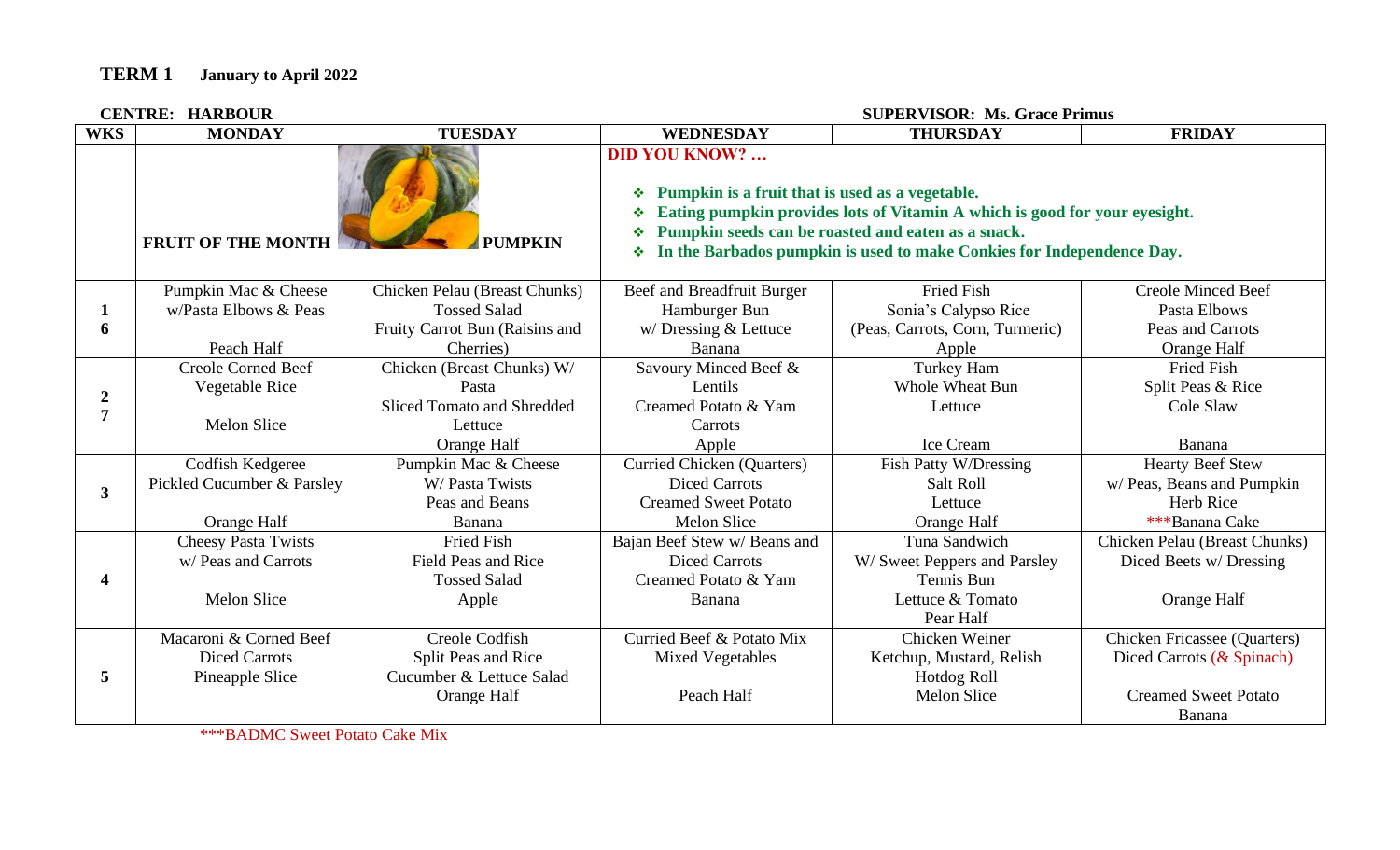#### **CENTRE:** Lancaster

#### **CENTRE: Lancaster SUPERVISOR: Mrs. Sondra Jordan**

| <b>WKS</b>                         | <b>MONDAY</b>                               | <b>TUESDAY</b>                       | <b>WEDNESDAY</b>                                                                                                                                                                                                                                                                                          | <b>THURSDAY</b>                 | <b>FRIDAY</b>                 |
|------------------------------------|---------------------------------------------|--------------------------------------|-----------------------------------------------------------------------------------------------------------------------------------------------------------------------------------------------------------------------------------------------------------------------------------------------------------|---------------------------------|-------------------------------|
|                                    | <b>FRUIT OF THE MONTH</b><br><b>PUMPKIN</b> |                                      | <b>DID YOU KNOW? </b><br>Pumpkin is a fruit that is used as a vegetable.<br>❖<br>Eating pumpkin provides lots of Vitamin A which is good for your eyesight.<br>❖<br>Pumpkin seeds can be roasted and eaten as a snack.<br>❖<br>In the Barbados pumpkin is used to make Conkies for Independence Day.<br>❖ |                                 |                               |
|                                    | <b>Creole Corned Beef</b>                   | Chicken (Breast Chunks) W/           | Savoury Minced Beef &                                                                                                                                                                                                                                                                                     | Turkey Ham                      | <b>Fried Fish</b>             |
|                                    | Vegetable Rice                              | Pasta                                | Lentils                                                                                                                                                                                                                                                                                                   | <b>Whole Wheat Bun</b>          | Split Peas & Rice             |
| 6                                  |                                             | <b>Sliced Tomato and Shredded</b>    | Creamed Potato & Yam                                                                                                                                                                                                                                                                                      | Lettuce                         | Cole Slaw                     |
|                                    | <b>Melon Slice</b>                          | Lettuce                              | Carrots                                                                                                                                                                                                                                                                                                   |                                 |                               |
|                                    |                                             | Orange Half                          | Apple                                                                                                                                                                                                                                                                                                     | Ice Cream                       | Banana                        |
| $\boldsymbol{2}$<br>$\overline{7}$ | Codfish Kedgeree                            | Pumpkin Mac & Cheese                 | <b>Curried Chicken (Quarters)</b>                                                                                                                                                                                                                                                                         | Fish Patty W/Dressing           | <b>Hearty Beef Stew</b>       |
|                                    | Pickled Cucumber & Parsley                  | W/ Pasta Twists                      | <b>Diced Carrots</b>                                                                                                                                                                                                                                                                                      | Salt Roll                       | w/ Peas, Beans and Pumpkin    |
|                                    |                                             | Peas and Beans                       | <b>Creamed Sweet Potato</b>                                                                                                                                                                                                                                                                               | Lettuce                         | Herb Rice                     |
|                                    | Orange Half                                 | Banana                               | <b>Melon Slice</b>                                                                                                                                                                                                                                                                                        | Orange Half                     | ***Banana Cake                |
|                                    | <b>Cheesy Pasta Twists</b>                  | <b>Fried Fish</b>                    | Bajan Beef Stew w/ Beans and                                                                                                                                                                                                                                                                              | Tuna Sandwich                   | Chicken Pelau (Breast Chunks) |
|                                    | w/ Peas and Carrots                         | <b>Field Peas and Rice</b>           | <b>Diced Carrots</b>                                                                                                                                                                                                                                                                                      | W/ Sweet Peppers and Parsley    | Diced Beets w/ Dressing       |
| 3                                  |                                             | <b>Tossed Salad</b>                  | Creamed Potato & Yam                                                                                                                                                                                                                                                                                      | Tennis Bun                      |                               |
|                                    | <b>Melon Slice</b>                          | Apple                                | Banana                                                                                                                                                                                                                                                                                                    | Lettuce & Tomato                | Orange Half                   |
|                                    |                                             |                                      |                                                                                                                                                                                                                                                                                                           | Pear Half                       |                               |
| 4                                  | Macaroni & Corned Beef                      | Creole Codfish                       | Curried Beef & Potato Mix                                                                                                                                                                                                                                                                                 | Chicken Weiner                  | Chicken Fricassee (Quarters)  |
|                                    | <b>Diced Carrots</b>                        | Split Peas and Rice                  | <b>Mixed Vegetables</b>                                                                                                                                                                                                                                                                                   | Ketchup, Mustard, Relish        | Diced Carrots (& Spinach)     |
|                                    | Pineapple Slice                             | Cucumber & Lettuce Salad             |                                                                                                                                                                                                                                                                                                           | Hotdog Roll                     |                               |
|                                    |                                             | Orange Half                          | Peach Half                                                                                                                                                                                                                                                                                                | <b>Melon Slice</b>              | <b>Creamed Sweet Potato</b>   |
|                                    |                                             |                                      |                                                                                                                                                                                                                                                                                                           |                                 | Banana                        |
| 5                                  | Pumpkin Mac & Cheese                        | <b>Chicken Pelau (Breast Chunks)</b> | Beef and Breadfruit Burger                                                                                                                                                                                                                                                                                | <b>Fried Fish</b>               | <b>Creole Minced Beef</b>     |
|                                    | w/Pasta Elbows & Peas                       | <b>Tossed Salad</b>                  | Hamburger Bun                                                                                                                                                                                                                                                                                             | Sonia's Calypso Rice            | Pasta Elbows                  |
|                                    |                                             | Fruity Carrot Bun (Raisins and       | $w/$ Dressing & Lettuce                                                                                                                                                                                                                                                                                   | (Peas, Carrots, Corn, Turmeric) | Peas and Carrots              |
|                                    | Peach Half                                  | Cherries)                            | Banana                                                                                                                                                                                                                                                                                                    | Apple                           | Orange Half                   |

\*\*\*BADMC Sweet Potato Cake Mix